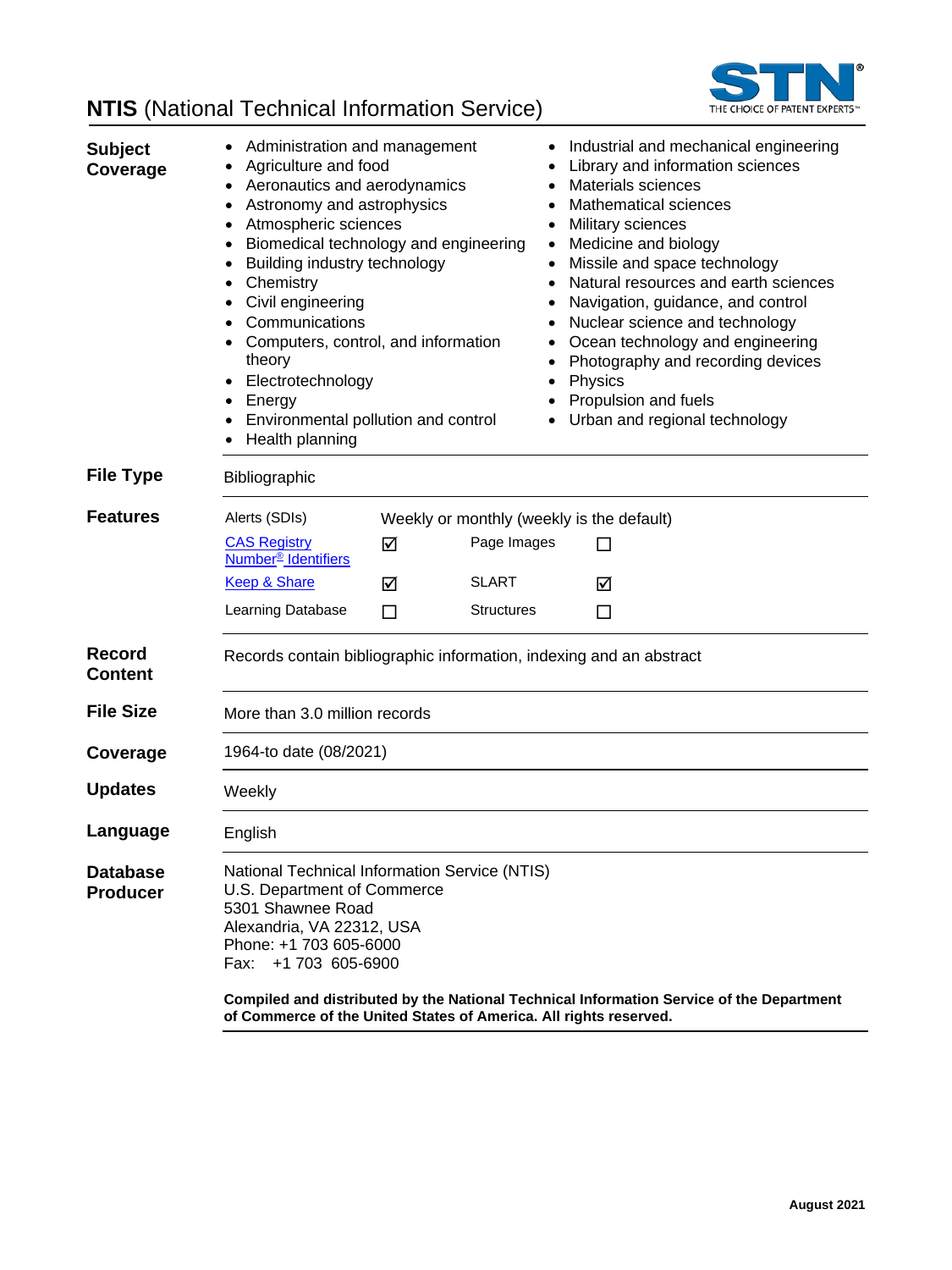| <b>Database</b><br><b>Supplier</b> | <b>FIZ Karlsruhe</b><br>P.O. Box 2465<br>76012 Karlsruhe<br>Germany<br>Phone: +49 7247 808-555<br>+49 7247 808-259<br>Fax:<br>Email: helpdesk@fiz-karlsruhe.de                                                                                                                                                                                                                                                          |                                                                                                                                                                                                               |  |
|------------------------------------|-------------------------------------------------------------------------------------------------------------------------------------------------------------------------------------------------------------------------------------------------------------------------------------------------------------------------------------------------------------------------------------------------------------------------|---------------------------------------------------------------------------------------------------------------------------------------------------------------------------------------------------------------|--|
| <b>Sources</b>                     | Mainly reports of U.S. Federal Government Agencies<br>U.S. Government inventions available for licensing<br>Federally generated machine-readable files and software<br>Publications, especially unrestricted reports on research, development, and<br>engineering projects, sponsored by U.S. and non-U.S. governments<br>The Government Reports Announcements & Index (GRA&I) is completely covered                    |                                                                                                                                                                                                               |  |
| <b>User Aids</b>                   | Online Helps (HELP DIRECTORY lists all help messages available)<br><b>STNGUIDE</b>                                                                                                                                                                                                                                                                                                                                      |                                                                                                                                                                                                               |  |
| <b>Clusters</b>                    | AEROTECH<br><b>AGRICULTURE</b><br><b>ALLBIB</b><br><b>AUTHORS</b><br><b>BIOSCIENCE</b><br><b>BUSINESS</b><br><b>CHEMENG</b><br><b>CHEMISTRY</b><br><b>COMPUTER</b><br><b>CONSTRUCTION</b><br><b>CORPSOURCE</b><br><b>ELECTRICAL</b><br><b>ENGINEERING</b><br><b>STN Database Cluster information:</b><br>http://www.stn-<br>international.com/en/customersupport/customer-<br>support#cluster+%7C+subjects+%7C+features | ENVIRONMENT<br><b>FOOD</b><br><b>FUELS</b><br><b>GEOSCIENCE</b><br><b>GOVREGS</b><br>HEALTH<br><b>NPS</b><br>$\bullet$<br>PETROLEUM<br><b>PHYSICS</b><br><b>POLYMERS</b><br><b>RFTOOLS</b><br><b>RESEARCH</b> |  |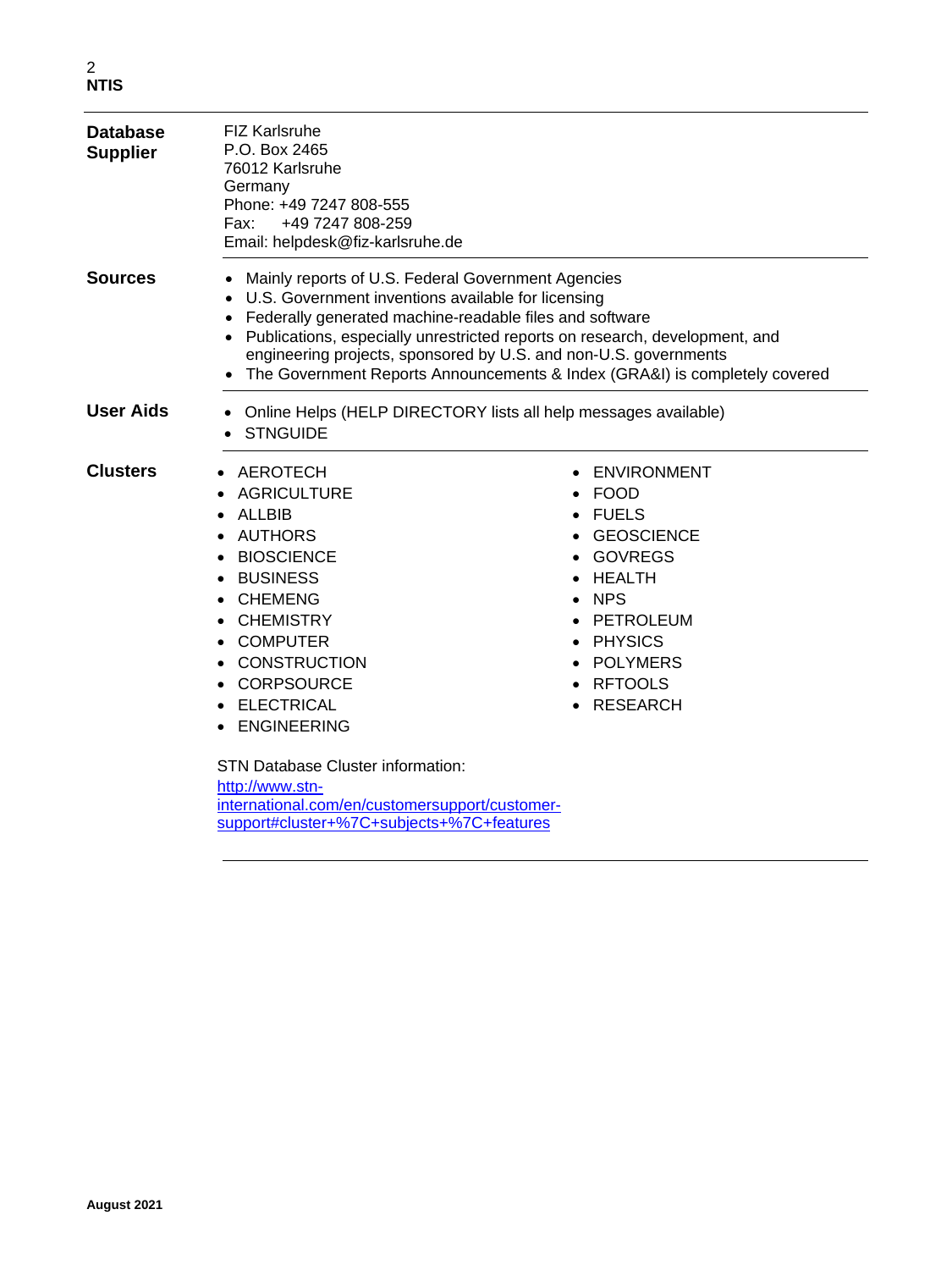# **Search and Display Field Codes**

Fields that allow left truncation are indicated by an asterisk (\*).

### **General Search Fields**

| <b>Search Field Name</b>                                                                                                                              | <b>Search</b><br>Code           | <b>Search Examples</b>                                                                                                          | <b>Display</b><br>Codes                    |
|-------------------------------------------------------------------------------------------------------------------------------------------------------|---------------------------------|---------------------------------------------------------------------------------------------------------------------------------|--------------------------------------------|
| Basic Index* (contains single<br>words from the title (TI), abstract<br>(AB), controlled term (CT), and<br><b>CAS Registry Number (RN)</b><br>fields) | None<br>or<br>/BI               | <b>S MOTORISTS</b><br>S DRIVING HABIT#<br>S DRIV?(2W)EXPER?<br>S COAL(S)MINE#<br>S PAT CL 110?<br>S ANALYSIS/BI,CC<br>S 50-23-7 | TI, AB, CT, RN                             |
| Abstract<br><b>Accession Number</b><br>Author<br>Availability<br>Classification Codes, COSATI,                                                        | /AB<br>/AN<br>/AU<br>/AV<br>/CC | S NETWORK TRAFFIC/AB<br>S 20210000009/AN<br>S MCCARTHY, P E/AU<br>S AMES G/AU<br>S CD ROM/AV<br>S 85/CC                         | AB<br>AN<br>AU<br>AV<br>CC                 |
| NTIS etc. (code, main code<br>(NTIS) and<br>text) (2)<br><b>Controlled Term</b>                                                                       | /CT                             | S 85A/CC<br>S *57E/CC<br>S TRANSPORTATION?/CC<br>S ALCOHOL LAWS/CT                                                              | <b>CT</b>                                  |
| (main headings)<br><b>Controlled Word</b><br>Corporate Source (performing,<br>sponsoring or cooperating<br>performing organization)                   | /CW<br>/CS                      | S *HEAT RECOVERY/CT<br>S EARTH/CW<br>S (DEPART?(2W)INTERIOR)/CS<br>S COMBUSTION ENGINEERING?/CS                                 | <b>CT</b><br><b>CS</b>                     |
| Country (of Intellectual Origin)<br>(code and text)<br><b>Document Number</b>                                                                         | /CY<br>/DN                      | S GERMANY?/CY<br>S GB/CY<br>S PB2002-107857/DN                                                                                  | <b>CY</b><br>DN                            |
| (NTIS Order No.)<br>Document Type<br>(code and text)                                                                                                  | /DT<br>(or $/TC$ )              | S REPORT/DT and L1<br>S R/DT and L1                                                                                             | DT                                         |
| Entry Date (1)<br>Language<br><b>Note</b><br>Number of Contract<br>(grant, project or task)                                                           | /ED<br>/LA<br>/NTE<br>/NC       | S ED>-AUG 2021<br>S GERMAN/LA<br>S SEAWIFS/NTE<br>S AID-DSAN-C-0062/NC                                                          | <b>ED</b><br>LA<br><b>NTE</b><br><b>NC</b> |
| Number of Report (includes<br>patent information)                                                                                                     | /NR                             | S PB2002-107857 /NR<br>S PAT-APPL 10-976 932/NR                                                                                 | <b>NR</b>                                  |
| Publication Date (1)<br>Publication Year (1)<br>Source (contains number of<br>contract, number of report)                                             | /PD<br>/PY<br>/SO               | S PD=FEB 2000<br>S 1983-1984/PY<br>STRRLSR826/SO                                                                                | PD, SO<br>PY, SO<br><b>SO</b>              |
| Title*<br>Update Date (1)<br>Word Count, Title (1)                                                                                                    | T <br>/UP<br>/WC.T              | S REAL-TIME/TI AND SOFTWARE/TI<br>S UP=AUG 2021<br>S WC.T >=10                                                                  | <b>TI</b><br>UP<br>WC.T                    |

**(1)** Numeric search field that may be searched with numeric operators or ranges.

**(2)** Search with implied (S) proximity is available.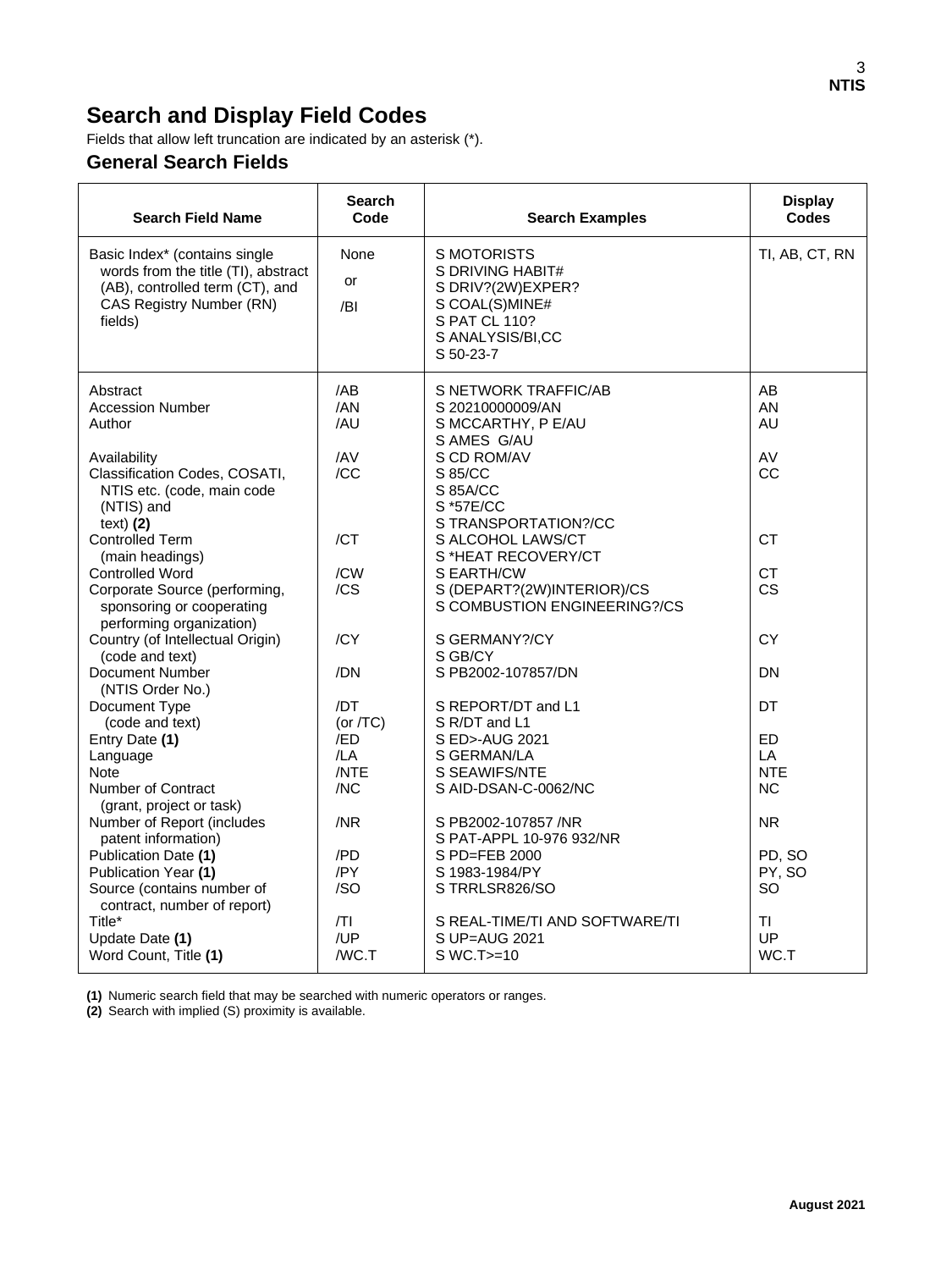#### 4 **NTIS Property Fields1)**

In NTIS a numeric search for a specific set of physical properties (/PHP) is available within the text fields (TI, AB, BI). The numeric values are not displayed as single fields, but highlighted within the hit displays.

Use EXPAND/PHP to search for all available physical properties. A search with the respective field codes will be carried out in all database fields with English text. The /PHP index contains a complete list of codes and related text for all physical properties available for numeric search.

| <b>Field</b><br>Code                          | <b>Property</b>                                                                                        | <b>Unit</b>                                          | Symbol                           | <b>Search Examples</b>                                                                                                     |
|-----------------------------------------------|--------------------------------------------------------------------------------------------------------|------------------------------------------------------|----------------------------------|----------------------------------------------------------------------------------------------------------------------------|
| /AOS<br>/BIR<br>/BIT<br>/CAP                  | Amount of substance<br><b>Bit Rate</b><br>Stored Information<br>Capacitance                            | Mol<br>Bit/Second<br>Bit<br>Farad                    | mol<br>bit/s<br>Bit<br>F         | S 10/AOS<br>S 8000-10000/BIR<br>S BIT > 3 MEGABIT<br>S 1-10 MF/CAP                                                         |
| /CATA<br>/CDN<br>/CMOL                        | Catalytic Activity<br><b>Current Density</b><br>Molarity, Molar<br>Concentration                       | Katal<br>Ampere/Square Meter<br>Mol/Liter            | kat<br>A/m <sup>2</sup><br>mol/L | S CDN>10 A/M**2<br>S UREA/BI (S) 8/CMOL                                                                                    |
| /CON<br>/DB<br>/DEG<br>$/$ DEN $/$ ( $/$ C)   | Conductance<br>Decibel<br>Degree<br>Density (Mass                                                      | Siemens<br>Decibel<br>Degree<br>Kilogram/Cubic Meter | S<br>dB<br>kg/m <sup>3</sup>     | S 1S-3/CON<br>S DB>50<br>S CYLINDER/BI (S) 45/DEG<br>S 5E-3-10E-3/DEN                                                      |
| /DEQ<br>/DOA                                  | Concentration<br>Dose Equivalent<br>Dosage                                                             | Sievert<br>Milligram/Kilogram/Day                    | Sv<br>mg/day                     | S 100/DEQ                                                                                                                  |
| /DOS<br>(ILD50)                               | Dose                                                                                                   | Milligram/Kilogram                                   | mg/kg                            | S DOS>0.8                                                                                                                  |
| /DV<br>/ECH<br>(/CHA)                         | Viscosity, dynamic<br><b>Electric Charge</b>                                                           | Pascal * Second<br>Coulomb                           | Pa * s<br>С                      | S DV>5000<br>S 0.0001-0.001/ECH                                                                                            |
| /ECO<br>$($ /ECND $)$                         | <b>Electrical Conductivity</b>                                                                         | Siemens/Meter                                        | S/m                              | S ECO>800 S/M (15A) AQUEOUS                                                                                                |
| /ELC<br>(/ECC)                                | <b>Electric Current</b>                                                                                | Ampere                                               | A                                | S 1-10/ELC                                                                                                                 |
| /ELF<br>(/ECF)                                | <b>Electric Field</b>                                                                                  | Volt/Meter                                           | V/m                              | S 200/ELF                                                                                                                  |
| /ENE                                          | Energy                                                                                                 | Joule                                                | J                                | S DROPLETS (10A) 40 JOULE -<br>70 JOULE /ENE                                                                               |
| /ERE<br>$($ /ERES $)$                         | <b>Electrical Resistivity</b>                                                                          | Ohm * Meter                                          | Ohm $*$ m                        | S ERE>0.1                                                                                                                  |
| /FOR<br>$/$ FRE $($ /F $)$<br>/IU<br>/KV      | Force<br>Frequency<br>International Unit<br>Viscosity, kinematic                                       | Newton<br>Hertz<br>none<br>Square Meter/Second       | N<br><b>Hz</b><br>IU<br>$m^2/s$  | S 50 N / FOR<br>S OSCILLAT?/BI (S) 1-3/FRE<br>S IU>1000 (P) VITAMIN A<br>S METHYLPOLYSILOXANES/BI (10A)<br>200-300 CST /KV |
| /LEN<br>(/SIZ)                                | Length, Size                                                                                           | Meter                                                | m                                | S 1-4/LEN                                                                                                                  |
| /LUME                                         | Luminous Emittance,<br>Illuminance                                                                     | Lux                                                  | Ιx                               | S 10-50/LUME                                                                                                               |
| /LUMF<br>/LUMI<br>/M<br>/MCH<br>/MFD<br>(MFS) | Luminous Flux<br>Luminous Intensity<br>Mass<br>Mass to Charge Ratio<br><b>Magnetic Flux</b><br>Density | Lumen<br>Candela<br>Kilogram<br>none<br>Tesla        | Lm<br>cd<br>kg<br>m/z<br>Τ       | S LUMF>1000<br>S LUMI<4<br>S ALLOY/BI (30A) 1E-10-1E-5/M<br>$S MCH=1$<br>S MFD>102                                         |
| /MFR<br>(MFL)                                 | Mass Flow Rate                                                                                         | Kilogram/Second                                      | kg/s                             | S MFR<0.1                                                                                                                  |
| /MFST                                         | Magnetic Field<br>Strength                                                                             | Ampere/Meter                                         | A/m                              |                                                                                                                            |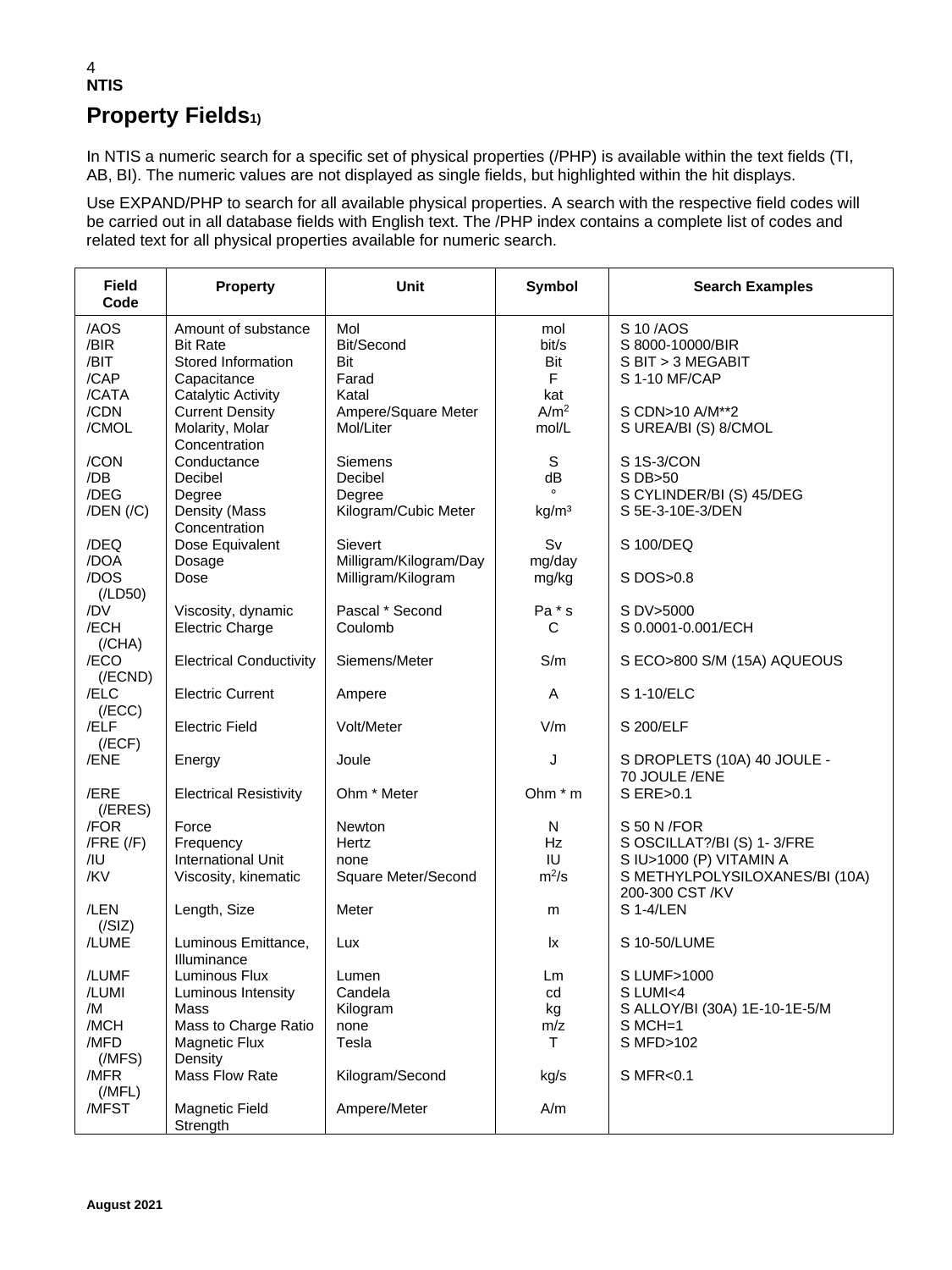# **Property Fields1) (cont'd)**

| <b>Field</b><br>Code                | <b>Property</b>                                              | Unit                                                    | Symbol                  | <b>Search Examples</b>                                                                          |
|-------------------------------------|--------------------------------------------------------------|---------------------------------------------------------|-------------------------|-------------------------------------------------------------------------------------------------|
| /MM (/MW,<br>/MOM)                  | <b>Molar Mass</b>                                            | Gram/Mol                                                | g/mol                   | S 2000-3000 G/MOL/MM                                                                            |
| /MOLS<br>/MVR                       | Molality of Substance<br>Melt Volume Rate,<br>Melt Flow Rate | Mol/Kilogram<br>none                                    | mol/kg<br>$g/10$ min    | S 01.-10 MOL/KG/MOLS<br>S 3/MVR                                                                 |
| /PER                                | Percent<br>(Proportionality)                                 | none                                                    | $\%$                    | S POLYMER?/AB (5A) 4/PER                                                                        |
| /PHV<br>$($ /PH $)$                 | pH Value                                                     | pH                                                      | pH                      | S 7.4-7.6/PHV                                                                                   |
| /POW<br>$($ /PW $)$                 | Power                                                        | Watt                                                    | W                       | S "HG-XE-?"/BI (S) 100-200<br><b>WATT/POW</b>                                                   |
| /PPM                                | Parts per million                                            | Ppm                                                     | ppm                     | S 100 PPM /PPM (10A)<br><b>ADDITIVE/BI</b>                                                      |
| $/PRES$ $/P$                        | Pressure                                                     | Pascal                                                  | Pa                      | S (VACUUM (5A) DISTILL?)/BI (S)<br>1000-1100/PRES                                               |
| /RAD                                | Radioactivity                                                | Becquerel                                               | Bq                      | S RAD/PHP                                                                                       |
| /RES                                | <b>Electrical Resistance</b>                                 | Ohm                                                     | Ohm                     | S SENSOR /BI (S) 10-100/RES                                                                     |
| /RI                                 | Refractive Index                                             | none                                                    |                         | S 3-4/RI                                                                                        |
| /RSP                                | <b>Rotational Speed</b>                                      | Revolution/Minute                                       | rpm                     | S 2 RPM - 100 RPM / RSP (S)<br><b>ENGINE/BI</b>                                                 |
| /SAR                                | Area /Surface Area                                           | <b>Square Meter</b>                                     | m <sup>2</sup>          | S PLATE/BI (S) 10 M**2 - 100<br>M**2/SAR                                                        |
| /SOL<br>( / SLB)                    | Solubility                                                   | Gram/100 gram                                           | g/100 g                 | S SOL>20 G/100G (5A) WATER                                                                      |
| /SSAM                               | Specific Surface<br>Area, Mass                               | Square Meter/Kilogram                                   | M2/kg                   |                                                                                                 |
| /STSC<br>(/ST)                      | Surface Tension                                              | Joule /Square Meter                                     | J/m <sup>2</sup>        | S 60 J/M**2/STSC                                                                                |
| /TCO<br>(/TCND)                     | <b>Thermal Conductivity</b>                                  | Watt/Meter * Kelvin                                     | $W/m * K$               | S 1/TCO (S) HEAT?                                                                               |
| $/TEMP$ $/$<br><b>TEX</b>           | Temperature<br>Tex                                           | Kelvin<br>Gram/Kilometer                                | K<br>g/km               | S 20-25/TEMP                                                                                    |
| /TIM                                | Time                                                         | Second                                                  | s                       | S ?INCUB?/BI (10A) 50 S - 150 S<br>/TIM                                                         |
| $/$ VEL $($ /V $)$<br>/VELA<br>/VLR | Velocity<br>Velocity, angular<br><b>Volumetric Flow Rate</b> | Meter per Second<br>Radian/Second<br>Cubic Meter/Second | m/s<br>rad/s<br>$m^3/s$ | S REDUC?/BI (S) 1E-3-5E-3/VEL<br>S VELA>10<br>S 1 M**3/S - 2 M**3/S /VLR (S)<br><b>ABRASIVE</b> |
| /VOL<br>/VOLT                       | Volume<br>Voltage                                            | <b>Cubic Meter</b><br>Volt                              | m <sup>3</sup><br>V     | S 1E-8-2E-8/VOL.EX<br>S TENSION/BI (10A) 5E-3 V<br><volt<7e-3v< td=""></volt<7e-3v<>            |

**(1)** Exponential format is recommended for the search of particularly high or low values, e.g. 1.8E+7 or 1.8E7 (for 18000000) or 9.2E-8 (for 0.000000092).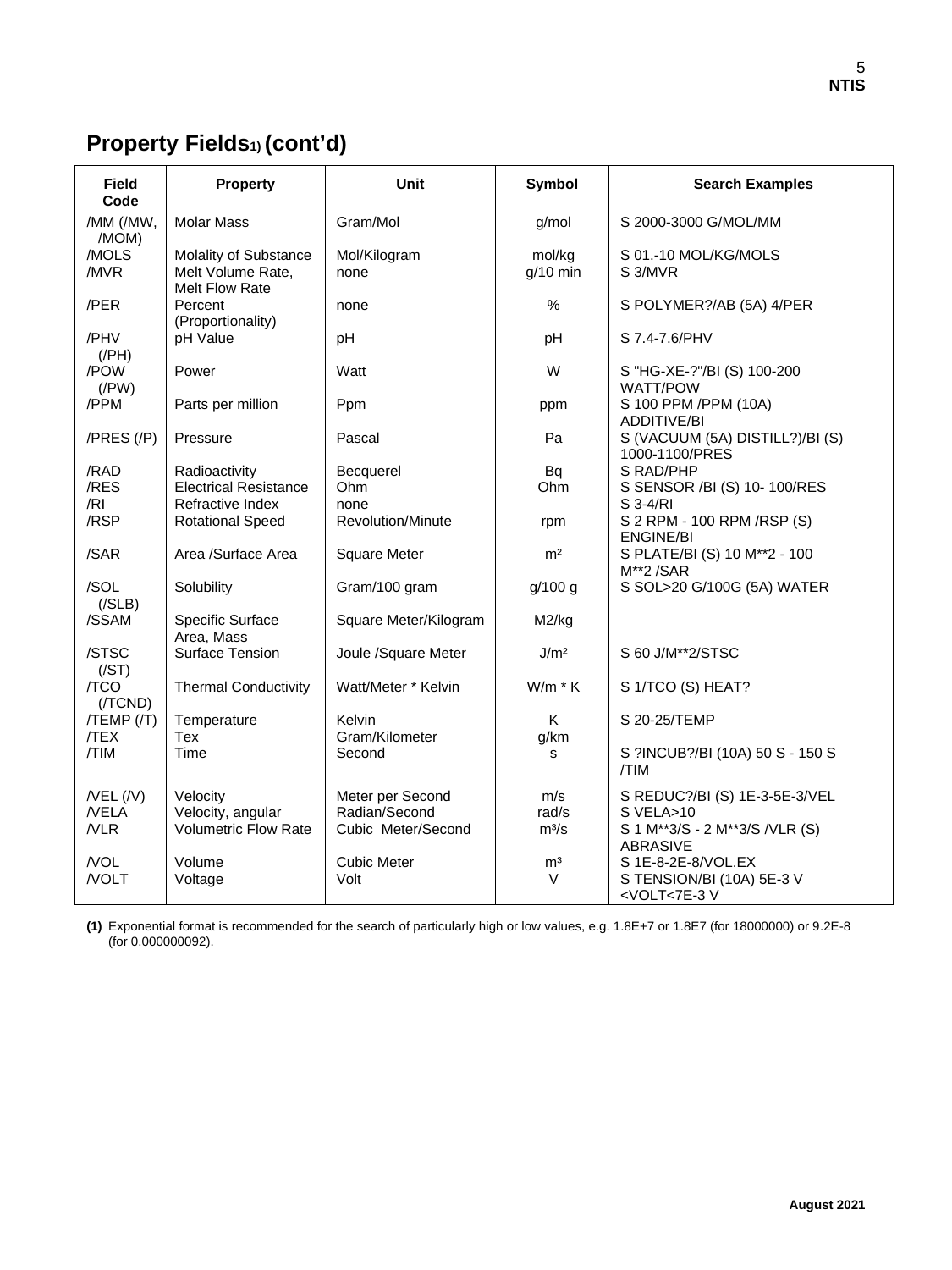## **DISPLAY and PRINT Formats**

Any combination of formats may be used to display or print answers. Multiple codes must be separated by spaces or commas, e.g., D L1 1-5 TI AU. The fields are displayed or printed in the order requested.

Hit-term highlighting is available for all fields. Highlighting must be ON during SEARCH to use the HIT, KWIC, and OCC formats.

| Format                                                                                                                        | <b>Content</b>                                                                                                                                                                                                                                 | <b>Examples</b>                                                                                                                          |
|-------------------------------------------------------------------------------------------------------------------------------|------------------------------------------------------------------------------------------------------------------------------------------------------------------------------------------------------------------------------------------------|------------------------------------------------------------------------------------------------------------------------------------------|
| AB                                                                                                                            | Abstract                                                                                                                                                                                                                                       | D AB, TI                                                                                                                                 |
| AN                                                                                                                            | <b>Accession Number</b>                                                                                                                                                                                                                        | D 1-5 AN                                                                                                                                 |
| AU                                                                                                                            | Author                                                                                                                                                                                                                                         | D AU TI                                                                                                                                  |
| AV                                                                                                                            | Availability                                                                                                                                                                                                                                   | D AV                                                                                                                                     |
| CC                                                                                                                            | <b>Classification Code</b>                                                                                                                                                                                                                     | D <sub>CC</sub>                                                                                                                          |
| CS                                                                                                                            | <b>Corporate Source</b>                                                                                                                                                                                                                        | D <sub>CS</sub>                                                                                                                          |
| <b>CT</b>                                                                                                                     | <b>Controlled Term</b>                                                                                                                                                                                                                         | D CT                                                                                                                                     |
| <b>CY</b>                                                                                                                     | Country (of Intellectual Origin)                                                                                                                                                                                                               | D <sub>CY</sub>                                                                                                                          |
| <b>DN</b>                                                                                                                     | Document Number (NTIS Order Number)                                                                                                                                                                                                            | D DN                                                                                                                                     |
| DT (TC)                                                                                                                       | Document Type                                                                                                                                                                                                                                  | D <sub>D</sub> T                                                                                                                         |
| LA                                                                                                                            | Language                                                                                                                                                                                                                                       | D LA                                                                                                                                     |
| <b>NC</b>                                                                                                                     | Number of Contract (grant, project or task)                                                                                                                                                                                                    | D <sub>NC</sub>                                                                                                                          |
| <b>NR</b>                                                                                                                     | Number of Report (includes patent information)                                                                                                                                                                                                 | D NR                                                                                                                                     |
| <b>NTE</b>                                                                                                                    | <b>Note</b>                                                                                                                                                                                                                                    | <b>D NTE</b>                                                                                                                             |
| PD (1)                                                                                                                        | <b>Publication Date</b>                                                                                                                                                                                                                        | D <sub>PD</sub>                                                                                                                          |
| PY (1)                                                                                                                        | <b>Publication Year</b>                                                                                                                                                                                                                        | D <sub>PY</sub>                                                                                                                          |
| <b>RN</b>                                                                                                                     | <b>CAS Registry Number</b>                                                                                                                                                                                                                     | D <sub>RN</sub>                                                                                                                          |
| <b>SO</b>                                                                                                                     | Source                                                                                                                                                                                                                                         | D <sub>SO</sub>                                                                                                                          |
| ΤL                                                                                                                            | Title                                                                                                                                                                                                                                          | D TI 1-10                                                                                                                                |
| UP(1)                                                                                                                         | <b>Update Date</b>                                                                                                                                                                                                                             | D UP                                                                                                                                     |
| WC.T(1)                                                                                                                       | Word Count, Title                                                                                                                                                                                                                              | D WC.T                                                                                                                                   |
| <b>ALL</b><br>DALL<br><b>IALL</b><br><b>BIB</b><br><b>IBIB</b><br><b>IND</b><br>SCAN (2)<br>TRIAL (TRI, SAM,<br>SAMPLE, FREE) | BIB, AB, CC, CT, RN<br>ALL, delimited for post-processing<br>ALL, indented with text labels<br>AN, DN, TI, AU, CS, NC, NR, CY, LA, NTE, AV<br>(BIB is default)<br>BIB, indented with text labels<br>AN, CC, CT, RN<br>TI, CT<br>TI, CC, CT, RN | <b>D 1-3 ALL</b><br><b>D DALL</b><br><b>D IALL</b><br>D <sub>8</sub> B <sub>IB</sub><br>D IBIB<br>D IND<br><b>D SCAN</b><br><b>D TRI</b> |
| <b>HIT</b>                                                                                                                    | Hit term(s) and field(s)                                                                                                                                                                                                                       | D HIT                                                                                                                                    |
| KWIC                                                                                                                          | Up to 50 words before and after hit term(s) (KeyWord-In-Context)                                                                                                                                                                               | D KWIC                                                                                                                                   |
| OCC                                                                                                                           | Number of occurrences of hit term(s) and field(s) in which they occur                                                                                                                                                                          | D OCC                                                                                                                                    |

**(1)** Custom display only.

**(2)** SCAN must be specified on the command line, i.e., D SCAN or DISPLAY SCAN.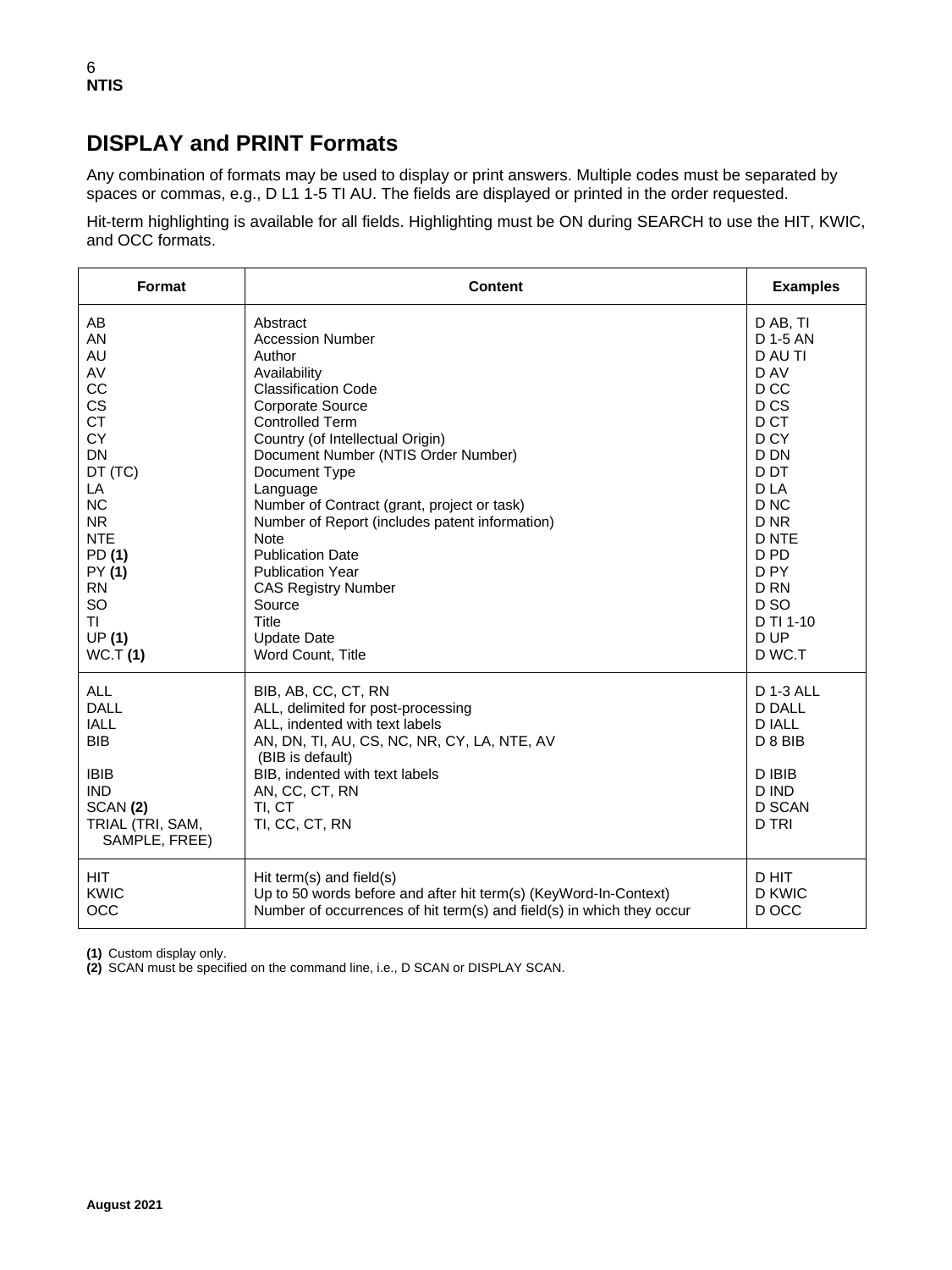## **SELECT, ANALYZE, and SORT Fields**

The SELECT command is used to create E-numbers containing terms taken from the specified field in an answer set.

The ANALYZE command is used to create an L-number containing terms taken from the specified field in an answer set.

The SORT command is used to rearrange the search results in either alphabetic or numeric order of the specified field(s).

| <b>Field Name</b>                              | <b>Field Code</b> | <b>ANALYZE/</b><br><b>SELECT</b> | <b>SORT</b> |
|------------------------------------------------|-------------------|----------------------------------|-------------|
| Abstract                                       | AB                | Υ                                | N           |
| <b>Accession Number</b>                        | AN                |                                  | N           |
| Author                                         | AU                |                                  | Y           |
| Availability                                   | AV                |                                  | Υ           |
| <b>CAS Registry Number</b>                     | <b>RN</b>         |                                  | Ý           |
| <b>Classification Code</b>                     | CC                |                                  | Y           |
| <b>Controlled Term</b>                         | <b>CT</b>         |                                  | N           |
| Corporate Source                               | <b>CS</b>         |                                  | Y           |
| Country (of Intellectual Origin)               | CY                |                                  | Y           |
| Document Number (NTIS Order Number)            | DN                |                                  | Y           |
| Document Type                                  | DT                |                                  | Y           |
| Language                                       | LA                |                                  | Y           |
| <b>Note</b>                                    | <b>NTE</b>        |                                  | Y           |
| Number of Contract (grant, project, task)      | <b>NC</b>         |                                  | Y           |
| Number of Report (includes patent information) | <b>NR</b>         |                                  | Y           |
| <b>Publication Date</b>                        | <b>PD</b>         |                                  | Y           |
| <b>Publication Year</b>                        | <b>PY</b>         |                                  |             |
| Source                                         | <b>SO</b>         |                                  | N           |
| Title                                          | TI                | Y (default)                      | Y           |
| <b>Update Date</b>                             | UP (ED)           |                                  | Y           |
| Word Count, Title                              | WC.T              |                                  | Υ           |